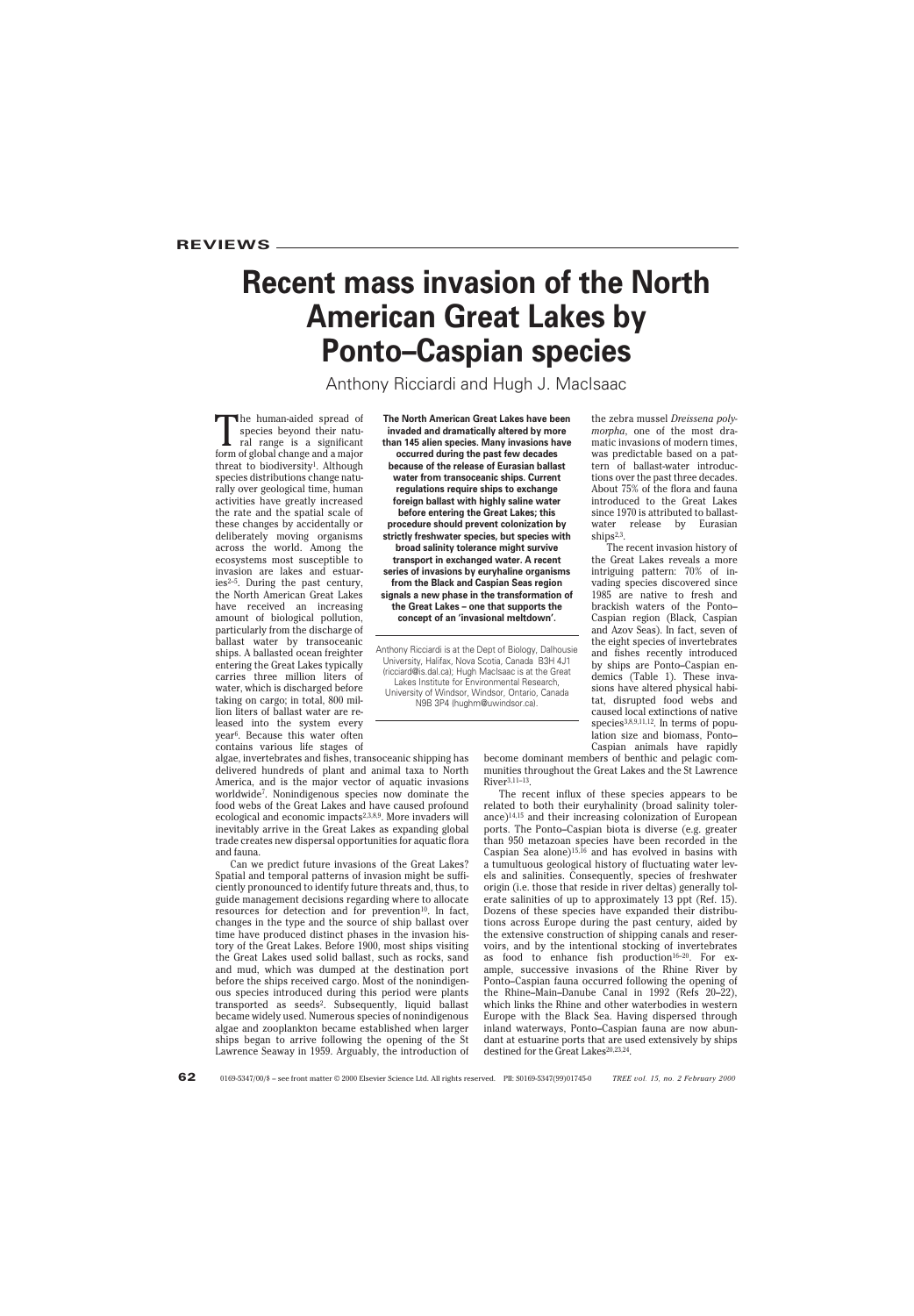| <b>Species</b>              | Common name          | Year of discovery | Endemic region             | Mode of transfer     | Probable donor region  | Refs |
|-----------------------------|----------------------|-------------------|----------------------------|----------------------|------------------------|------|
| Gymnocephalus cernuus       | Ruffe                | 1986              | Ponto-Caspian <sup>a</sup> | <b>Ballast water</b> | Danube River           | 28   |
| Dreissena polymorpha        | Zebra mussel         | 1988              | Ponto-Caspian              | <b>Ballast water</b> | <b>Baltic Sea</b>      |      |
| Dreissena bugensis          | Quagga mussel        | 1989              | Ponto-Caspian              | <b>Ballast water</b> | Black Sea              |      |
| Scardinius erythrophthalmus | Rudd                 | 1989              | Eurasia                    | Bait release         | Eurasia                |      |
| Neogobius melanostomus      | Round goby           | 1990              | Ponto-Caspian              | <b>Ballast water</b> | <b>Black Sea</b>       |      |
| Proterorhinus marmoratus    | Tubenose goby        | 1990              | Ponto-Caspian              | <b>Ballast water</b> | Black Sea              |      |
| Potamopyrgus antipodarum    | New Zealand mudsnail | 1991              | New Zealand                | <b>Ballast water</b> | <b>Baltic Sea</b>      |      |
| Alosa aestivalis            | Blueback herring     | 1995              | Atlantic North America     | Canal                | Atlantic North America | 3    |
| Echinogammarus ischnus      | Amphipod             | 1995              | Ponto-Caspian              | <b>Ballast water</b> | <b>Baltic Sea</b>      | 26   |
| Cercopagis pengoi           | Waterflea            | 1998              | Ponto-Caspian              | <b>Ballast water</b> | <b>Baltic Sea</b>      | 13   |

# **Table 1. Non-native animals established in the Great Lakes–St Lawrence river drainage since the mid-1980s**

a Although the ruffe is distributed across Eurasia, it is endemic to the Danube (western Black Sea) basin.

# **Can current ballast-water management stem the tide of invasions?**

In response to the onslaught of ship-borne exotic species in the Great Lakes, in May 1993 the USA implemented a regulation that requires inbound vessels to exchange freshwater/estuarine ballast with highly saline oceanic water<sup>25</sup>. Locke *et al.*<sup>6</sup> report that approximately 90% of ships comply with this regulation. In theory, this procedure should greatly reduce the risk of invasion because freshwater organisms would be purged or killed by seawater, and would be replaced by marine organisms that would not survive if released into the freshwater Great Lakes. However, two Ponto–Caspian species, the amphipod *Echinogammarus ischnus*<sup>26</sup> and the waterflea *Cercopagis pengoi*13, were apparently introduced after implementation of ballast water regulations. *Echinogammarus* was present at only one site in the Detroit River in 1995, but has since spread throughout the lower Great Lakes and into the St Lawrence River12. *Cercopagis* was found in Lake Ontario in 1998 and Lake Michigan in 1999. Another Ponto–Caspian crustacean, the amphipod *Corophium mucronatum*, was discovered in a benthic sample from Lake St Clair in 1997 but has not become established<sup>27</sup>. Specimens of European flounder *Platichthys flesus* and Chinese mitten crab *Eriocheir sinensis* have also been reported since 1993, but these brackish-water species cannot reproduce in the Great Lakes (E.L. Mills, pers. commun.). Such introductions are a signal that current ballast water management might be insufficient to prevent nonindigenous aquatic organisms from reaching North American inland waters.

Ballast-water exchange often fails to achieve the oceanic salinities mandated by law because residual freshwater always remains in the tanks owing to the position of the pump intake. Up to 5% of the original ballast-water volume might remain, depending on the design of the tank (S. Gollasch, pers. commun.). Residual water in 'emptied' ballast tanks has been found to contain up to 30 million zooplankton6, which can be resuspended and mixed with new ballast water. Euryhaline Ponto–Caspian species are less likely to be killed by contact with seawater, particularly if they arrive as resistant resting stages (e.g. as cysts, ephippia and diapausing eggs). Ships entering the Great Lakes with no ballast on board might carry tank sediments containing resting stages of algae and invertebrates; these could be placed in suspension when the ship re-ballasts and released at another port if the ship takes on new cargo. Researchers have found up to 150 resting stages per cm<sup>3</sup> of sediments from ships visiting German ports (S. Gollasch, pers. commun.). Therefore, without more effective ballastwater controls, continued invasion and transformation of western European and North American inland waters by Ponto–Caspian species is highly probable.

## **Invasion corridors to the Great Lakes**

The introductions of *Echinogammarus*<sup>26</sup>, gobiid fishes<sup>11</sup>, and the ruffe (*Gymnocephalus cernuus*)28 demonstrate that organisms lacking both a planktonic stage and parthenogenetic reproduction (two traits thought to facilitate ballast-water transport and subsequent colonization)<sup>7,26</sup> can still successfully invade via transoceanic shipping. In spite of ballast-water regulations, demographic requirements for population establishment and the stochastic vagaries of species introduction<sup>29</sup>, the invasion corridors (Box 1) linking Eurasia with the North American Great Lakes appear to be delivering organisms at rates high enough to load the dice in favor of Ponto–Caspian colonization. The current influx of Ponto–Caspian crustaceans, mussels and fishes signals a new phase in the invasion history of the Great Lakes characterized by strong selection for euryhaline organisms.

Interestingly, this transfer has been strongly one-sided, because few freshwater species from the North American Great Lakes have invaded European inland waters<sup>20,23</sup>. The comparatively large pool of euryhaline species immigrating from Ponto–Caspian basins is the simplest reason for this asymmetry, notwithstanding the possibility that Ponto–Caspian fauna are inherently better colonizers. Perhaps, more importantly, a relatively higher number of ships could be carrying ballast to the Great Lakes from Europe because of current trade patterns<sup>6</sup>.

Ship-borne organisms from Ponto–Caspian basins might have invaded the Great Lakes using at least three possible routes: (1) through the Mediterranean Sea directly from international ports (e.g. Kherson, Nikolayev and Melitopol) that fringe the Black and Azov seas; (2) through the Dnieper River and the Pripet–Bug canal system into the Vistula and Neman Rivers, and emerging in the Baltic Sea; and (3) through the Danube River and the Rhine–Main–Danube canal, and down the Rhine River to ports (e.g. Rotterdam and Antwerp) on the North Sea. The first route was used by the quagga mussel *D. bugensis*30, and possibly by the ruffe28, the round goby *Neogobius melanostomus*<sup>11</sup> and the tubenose goby *Proterorhinus marmoratus*11. The second and third routes require western ports to act as secondary donor regions to the Great Lakes; either route might have been used by the amphipod *E. ischnus*17,31. The ruffe, whose population in the Great Lakes is genetically similar to a population in the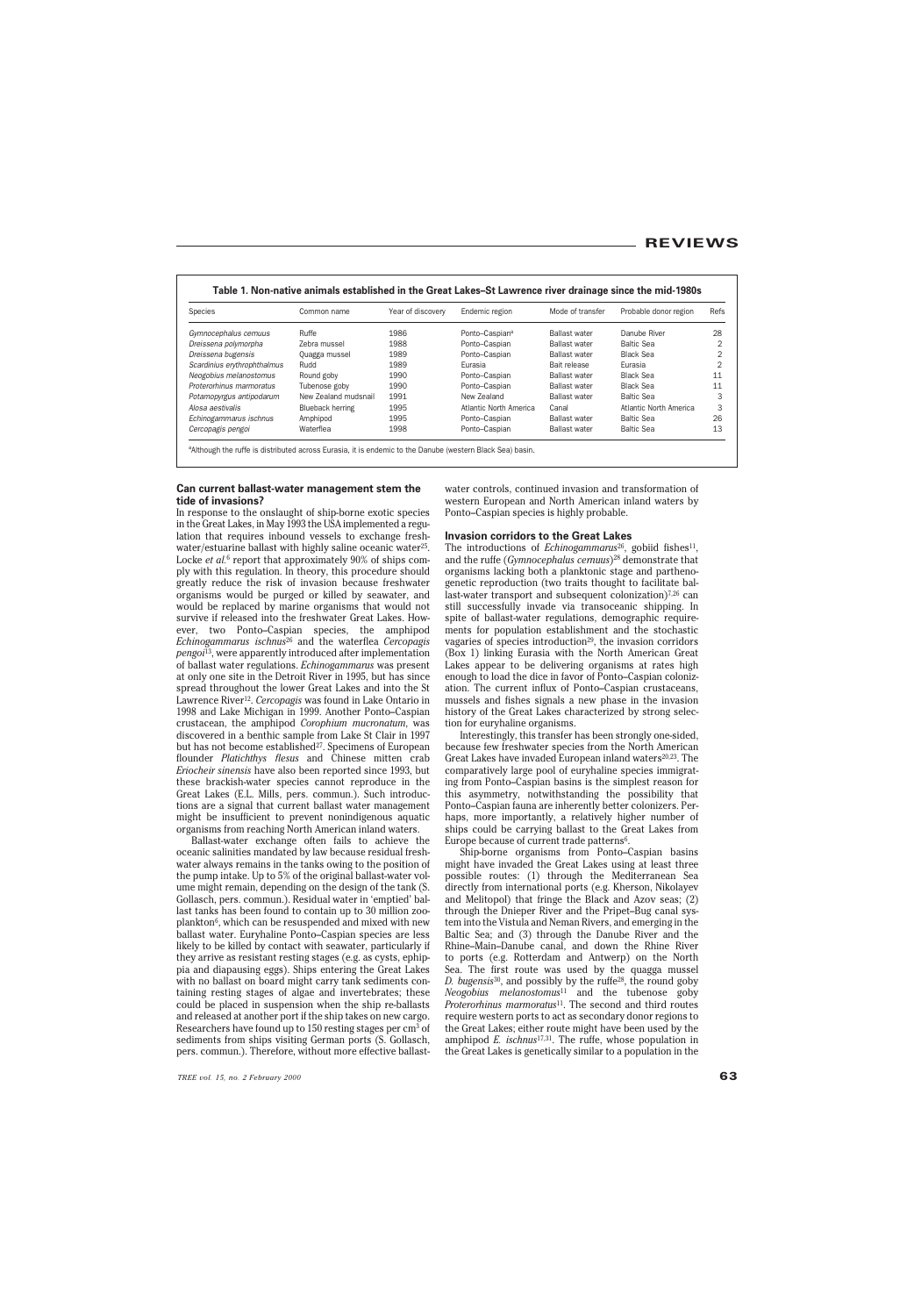#### **Box 1. Invasion corridors**

We define an invasion corridor as a transportation system and pathway that facilitates the long-distance dispersal of species towards particular regions. A terrestrial invasion corridor might consist of (for example) trucking routes, rail lines or aircraft flying between islands. The most important transportation system for aquatic invasions is ship traffic carrying ballast water laden with propagules of potential invaders; at any given moment, a few thousand species are in motion around the globe in ship ballast tanks7. Examples of aquatic invasion corridors include ship traffic between:

- The northwest Atlantic and coastal habitats of the UK; the northwest Atlantic has donated approximately 20% of the nonindigenous species found in British waters43.
- East Asian ports (e.g. Tokyo Bay) and San Francisco Bay. The East Asian region is the origin of approximately 20% of the 234 nonindigenous estuarine species in the system4.

Species dispersal along invasion corridors is often highly asymmetric. The effects of invasion corridors change with intensity of vector traffic (e.g. changes in trade patterns) as well as with environmental conditions in the donor region (affecting the availability of propagules) and the recipient region (promoting or hindering the establishment of new species)44.

Danube River28, might also have used the third route. Other species continue to spread into central and western Europe through a variety of canal systems<sup>17,20</sup>. At least 40 Ponto–Caspian species have expanded their ranges over the past few decades and most of these possess life stages that are easily transported in ship ballast water17–21,31,32.

In spite of the possibility that the most aggressive and ecologically significant invaders have already arrived in the Great Lakes, several species warrant concern as potential future invaders3,10. Among these is the Ponto–Caspian amphipod *C. curvispinum*, a suspension feeder that lives in mud tubes constructed on rocky substrata. From 1987 to 1991, *C. curvispinum* colonized hundreds of kilometers of the lower Rhine and achieved densities of 220 000 to 750 000 individuals  $m^{-2}$ . It has displaced populations of filterfeeding caddisflies and of zebra mussels (a previous invader) by smothering hard surfaces with muddy encrustations and by reducing suspended organic matter in the river through its filtration activity32. It is widely distributed in Europe and is present in high densities at Baltic Sea ports17,23. The discovery of a living specimen of *C. mucronatum* in Lake St Clair27 suggests that *Corophium* spp. will become established in the Great Lakes in the near future.

#### **An invasional meltdown in the Great Lakes?**

Ponto–Caspian species have successfully invaded a broad range of communities in the Great Lakes and adjacent waterways. For example, the planktonic crustacean *Cercopagis pengoi* first became established in Lake Ontario<sup>13</sup>, which has the highest degree of planktivory among the Great Lakes<sup>33</sup>. The zebra mussel has spread throughout the Mississippi River system, which contains the world's richest endemic assemblage of freshwater mussels<sup>9</sup>. Similarly, the presence of an abundant competitor, the amphipod *Gammarus fasciatus*, did not prevent the rapid colonization of the lower Great Lakes by *Echinogammarus*12. These examples suggest that aquatic invasions are mediated more by dispersal opportunity and favorability of abiotic conditions than by the composition of the recipient community, in contrast to the traditional view that diverse communities of competitors and predators resist invasion<sup>34,35</sup>. Although cases exist where native assemblages repel invaders<sup>36</sup>, even the most complex aquatic systems have been invaded multiple times, as demonstrated by plant and animal invasions of endemically rich communities in Lake Victoria37 and the Caspian Sea. The Caspian Sea was rapidly invaded by numerous Mediterranean invertebrates following the opening of a major shipping canal between the Don and Volga Rivers<sup>15,16</sup>. Thus, Moyle and Light36 contend that all aquatic systems are invasible, an argument supported by Cornell and Lawton's assertion that ecological communities are rarely saturated with species<sup>38</sup>.

Moreover, the success of some Ponto–Caspian invaders in the Great Lakes appears to have been enhanced by previous invasions – in contrast to the concept of biotic resistance, which predicts that communities become more resistant to invasion as they accumulate more species35. Simberloff and Von Holle39 have proposed an alternative model: as the cumulative number of attempted and successful introductions increases, each perturbing the system and possibly facilitating one another, the recipient community becomes more easily invaded over time. Chronic exposure to introduced species thus subjects a community to 'invasional meltdown' (an accelerated rate of invasion), particularly when there are facilitative interactions between coevolved invaders.

This phenomenon might be occurring in the Great Lakes with the reconstruction of Ponto–Caspian foodwebs. The establishment of large zebra mussel populations might have facilitated the rapid invasion of the round goby, a major predator of the mussel in the Caspian Sea basin<sup>11</sup>. Furthermore, *Echinogammarus*, a deposit-feeder commonly associated with zebra mussels in Europe<sup>40</sup>, has replaced other amphipods in zebra mussel beds in Lake Erie and Lake Ontario<sup>12</sup>. In fact, food (biodeposits) and shelter provided by mussel beds have stimulated a 20-fold increase in *Echinogammarus* biomass in Lake Erie41. This probably had an additional positive impact on *Neogobius*, because *Echinogammarus* is an important prey item for immature round gobies<sup>42</sup>. Another example is the Ponto–Caspian hydroid *Cordylophora caspia*, which feeds on zebra mussel larvae and uses mussel shells as a substrate23. Although it has been rather inconspicuous in the Great Lakes for decades, luxuriant growths of *Cordylophora* have been observed on newly formed mussel beds in Lake Michigan in recent years (T. Lauer, pers. commun.). In Lake St Clair, zebra mussel filtration has dramatically improved water quality conditions for exotic and native macrophytes, which, in turn, provide additional substrate for juvenile mussels<sup>8</sup>. These examples suggest that positive interactions among invading species are more common than has previously been assumed.

#### **Future directions: calling for a new perspective on aquatic invasions**

Mass invasions presently occurring in the Great Lakes and some North American estuaries<sup>4,5</sup> do not fit into any classic ecological theory. Unfortunately, traditional invasion paradigms are derived exclusively from terrestrial studies and have not been formally tested for aquatic organisms. In particular, the widely cited view that species-rich communities are resistant to invasion or become increasingly resistant with each species addition<sup>35</sup>, is apparently invalid for aquatic systems subject to frequent human vector activity. A new conceptual framework is needed to understand aquatic invasions, particularly when they are occurring in spasms or at an accelerated rate as in, for example, the Great Lakes<sup>2</sup>, the Baltic Sea<sup>23</sup> and San Francisco Bay<sup>4</sup>. We must determine the factors that promote 'invasional meltdown'39 in aquatic communities. Furthermore, we